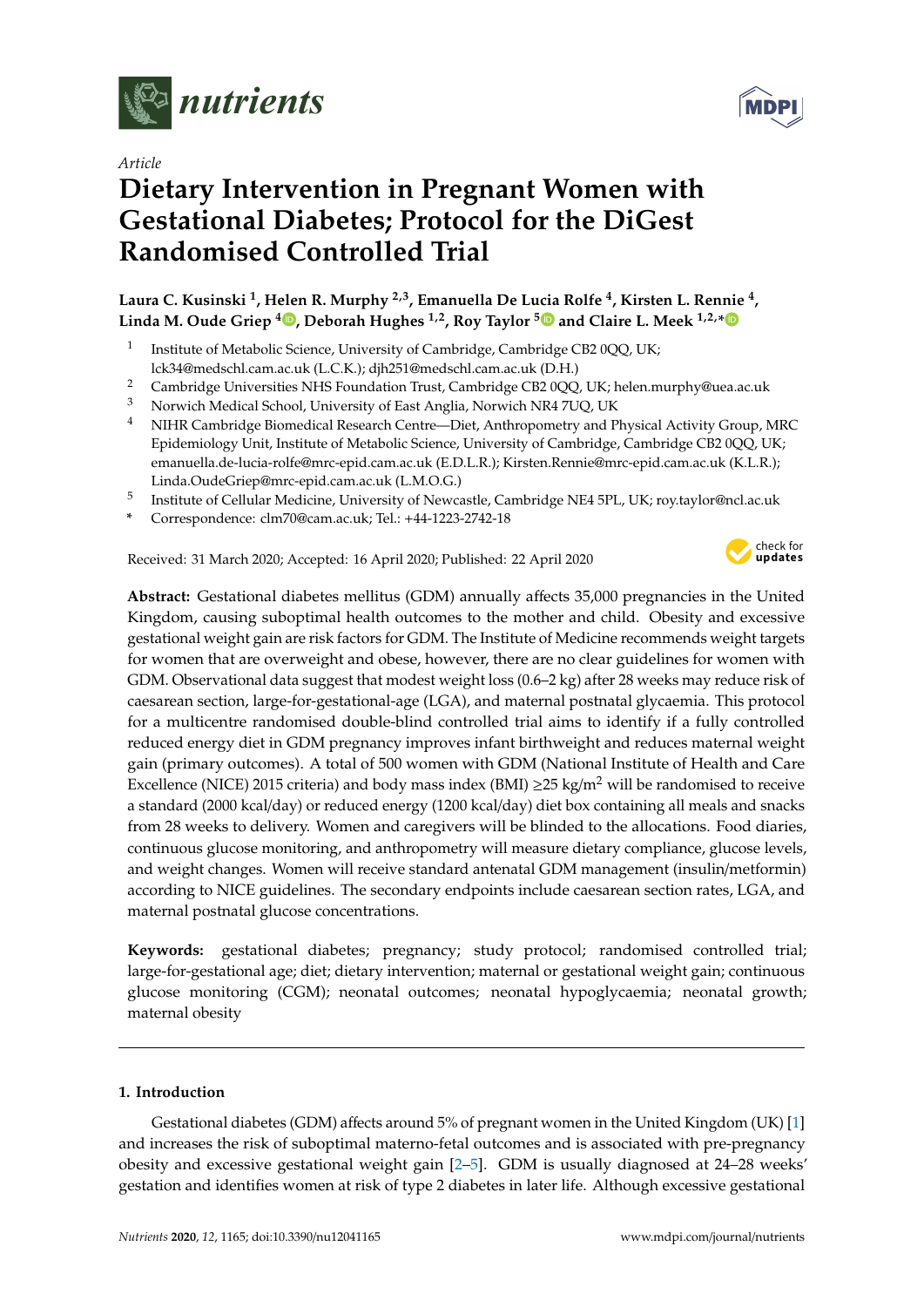weight gain in early pregnancy (0–28 weeks) is well-established as a risk factor for GDM [\[3\]](#page-9-3), the role of weight control in women after the diagnosis of GDM, from 28 weeks to delivery, is unclear.

Weight gain is a normal part of a healthy pregnancy, but excessive weight gain can contribute to poor outcomes for both the mother and child. Excessive gestational weight gain is currently defined using the Institute of Medicine guidelines (2009) based upon a woman's pre-pregnancy body mass index (BMI) [\[6\]](#page-10-0). Normal weight, overweight, and obese women are advised to gain 11.4–15.9 kg, 6.8–11.4 kg, and 5.0–9.1 kg, respectively [\[6\]](#page-10-0). Many pregnant women exceed these targets and gain excessive weight [\[7\]](#page-10-1). It is also unclear if these targets are suitable for women with GDM, who are already at higher risk of adverse pregnancy outcomes compared with women without diabetes [\[5\]](#page-9-2) and who may benefit from lower gestational weight gain targets [\[8\]](#page-10-2). It is unclear if maternal weight gain after GDM diagnosis remains important to prevent adverse maternal and baby outcomes, but there are data that suggest this is the case. A study by Harper and colleagues showed that for every 1 lb per week increase in weight in women after diagnosis with GDM, there was a 36–83% increased risk for pre-eclampsia, caesarean section, macrosomia, and large-for-gestational-age (LGA) (7). The guidelines of the National Institute of Health and Care Excellence (NICE) for diabetes in pregnancy highlight the importance of pre-pregnancy and post-partum weight control in women with GDM, but do not provide guidance on gestational weight gain targets [\[9\]](#page-10-3). There is currently limited evidence to guide clinical practice in this area.

Excessive weight gain has been associated with multiple adverse outcomes. In the general obstetric population, excessive gestational weight gain has been associated with hypertensive disorders in pregnancy [\[10\]](#page-10-4), LGA [\[11\]](#page-10-5), macrosomia [\[12\]](#page-10-6), depression [\[13\]](#page-10-7), and may also be linked to infant death [\[14\]](#page-10-8). In later life, women with excessive gestational weight gain during pregnancy are at increased risk of type 2 diabetes and cardiometabolic disease [\[15\]](#page-10-9), which may be linked to the weight gained in pregnancy not being completely lost after the birth [\[16\]](#page-10-10). Offspring of women with excessive gestational weight gain have increased body weight, increased fat mass, and increased blood pressure in childhood, raising concerns about obesity and diabetes risk in later life [\[17–](#page-10-11)[19\]](#page-10-12).

Women with GDM and who are overweight or obese pre-pregnancy may benefit from minimal gestational weight gain in later pregnancy to improve both short and longer term health outcomes. Theoretically, reduced late gestational weight gain may improve infant birth weight and impact upon postpartum weight retention and future cardiometabolic risk. However, few studies have ever assessed pregnancy outcomes following moderate energy restriction in women with GDM [\[20,](#page-10-13)[21\]](#page-10-14). These studies have been useful in providing evidence for maternal and neonatal outcomes, however they did not provide comprehensive evidence that having a strict food allocation over a set period of time could impact on these outcomes, as addressed in this protocol.

The clinical trial protocol presented here is a double blind, fully controlled dietary intervention using a novel approach of diet boxes. Diet boxes have become very popular commercially and contain all of an individual's meals and snacks for the week delivered to their home or workplace. Meals are designed to be nutritionally balanced, healthy, appetising and require only minimal time and effort to cook at home. As participants can be randomised to receive a box providing reduced or standard energy diet, this overcomes many of the challenges faced in controlling and blinding nutritional studies in free-living pregnant volunteers.

The aim of this trial is to identify if a reduced energy diet in 500 pregnant women diagnosed with GDM can reduce gestational weight gain, improve pregnancy outcomes, and reduce postnatal glucose concentrations.

## **2. Trial Population and Methods**

#### *2.1. Trial Design and Ethical Approvals*

DiGest (Dietary intervention in Gestational diabetes) is a multicentre fully controlled randomised double-blind dietary controlled trial. It involves recruiting 500 participants who have been diagnosed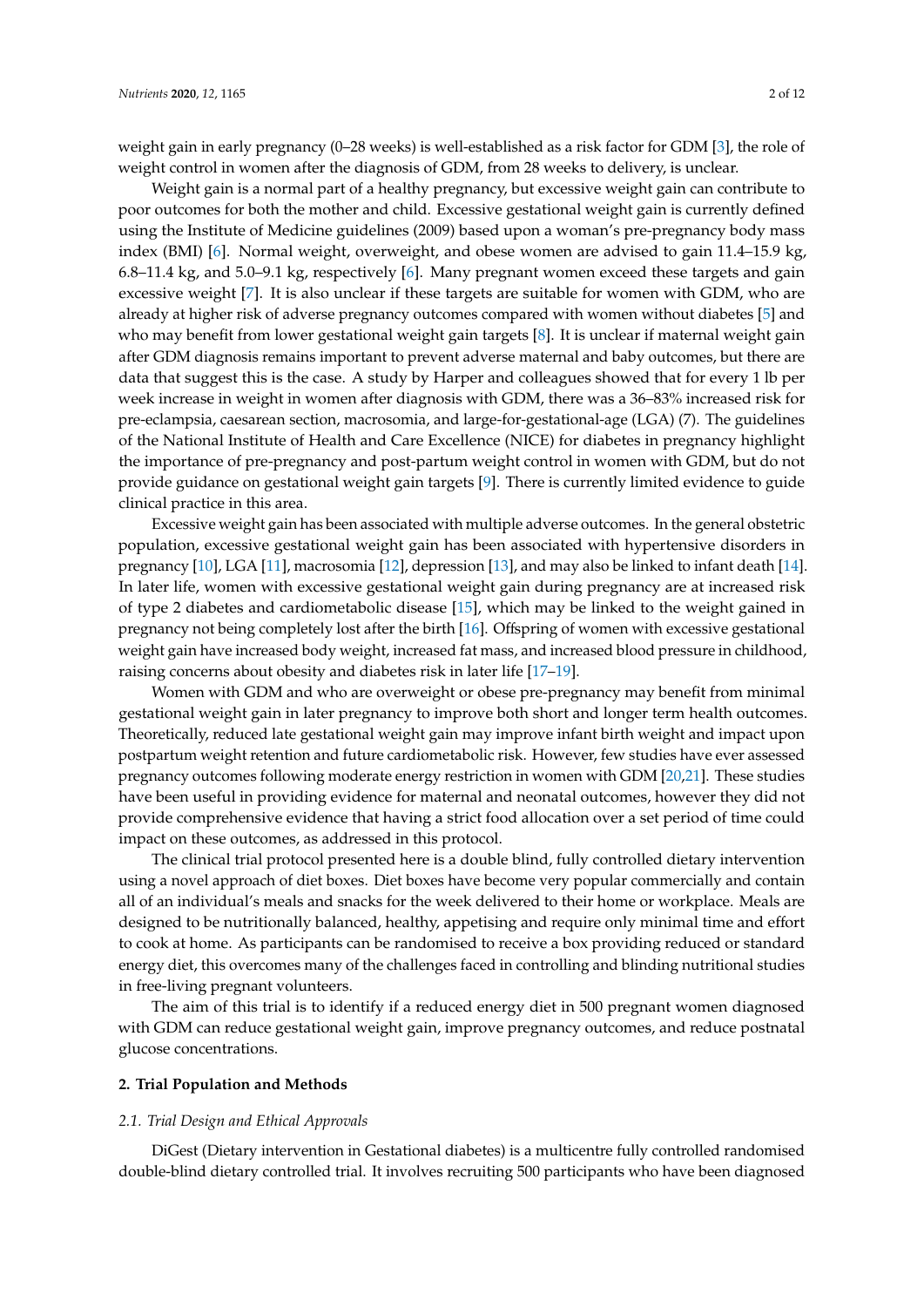with GDM to take part in an eating energy controlled diet during the last 8–10 weeks of their pregnancy. The trial is estimated to take three years and is based in the East Anglia region. It is being conducted in accordance with the Declaration of Helsinki, and the protocol was approved by the Research Ethics Committee in Cambridge, UK (reference 18/WM/0191) and the National Health Service (NHS) Health Research Authority (IRAS 242924; ISRCTN 37866).

## *2.2. Participant Eligibility*

Eligible pregnant women are identified following diagnosis of GDM at 20 to  $30 + 6$  weeks' gestation using a standard clinical 75 g oral glucose tolerance test (OGTT) in accordance with the NICE glucose thresholds (fasting ≥5.6 mmol/L and ≥7.8 mmol/L at two hours) [\[9\]](#page-10-3). Eligible women require a pre-pregnancy BMI ≥25 kg/m<sup>2</sup> (based on measured weight at booking, using validated scales), singleton pregnancy confirmed by ultrasound, and planned antenatal care at the same or another participating trial centre throughout pregnancy. Women will be recruited by research midwives, nurses, or by their physician/obstetrician. Study documentation will be provided in advance and women who wish to participate will be offered an appointment to discuss the study and consent to participate. All women will give their written informed consent before participation in any trial related activities.

## *2.3. The Following Exclusion Criteria Will Be Applied*

Women with evidence of multiple pregnancy or severe congenital abnormality on ultrasound; termination planned; pre-existing comorbidities such as renal failure, severe liver disease, cardiac failure, and psychiatric conditions requiring in-patient admission; medications at the time of the OGTT that may interfere with results (e.g., high dose steroids, immunosuppressants); complications such as preterm labour, severe anaemia, or intrauterine growth restriction (IUGR) at GDM diagnosis; haemoglobin A1c (HbA1c) at diagnosis of GDM of >48 mmol/mol; previous diabetes diagnosis; specialised dietary requirement (e.g., vegan or severe nut allergy); and weight loss >5% based between pre-pregnancy weight (weight first measured in pregnancy at booking) and 28 weeks' gestation.

## *2.4. Design of The Intervention*

The diet boxes were developed in association with our industrial partner Mayfield Foods Ltd., Oxfordshire, UK. The diet boxes contain 2000 kcal/day (control) or reduced energy (1200 kcal/day) comprising 40% carbohydrate, 25% protein, and 35% fat. The macronutrient levels are similar between both diets, however, portion sizes in the control arm are significantly larger to account for the increase in calories.

Macronutrient composition was designed to be in line with current clinical practice for gestational diabetes to ensure the standard calorie diet box was comparable to a standard GDM diet. There is little clear evidence for dietary modification in GDM, but many centres recommend a slight reduction in carbohydrate [\[22\]](#page-10-15) and slight increase in protein for satiety. Upon discussion with our trial steering committee, we agreed 40% carbohydrate and 25% protein, as higher protein consumption has been associated with reduced birthweight [\[23\]](#page-10-16).

Carbohydrate sources were from low glycaemic index foods in line with the NICE guidelines [\[24\]](#page-11-0). The diet box meals do contain naturally occurring sugars, for example, in fruit, but they do not contain any added sugar, preservatives, or artificial flavour enhancers, and adhere to NHS food safety advice for pregnant women [\[25](#page-11-1)[,26\]](#page-11-2).

Participants order their food weekly from the DiGest study website. Each participant will receive seven breakfasts, lunches, and dinners, all supplied as frozen pre-prepared meals; seven snack-packs; and an additional optional pack containing raw vegetables and salads. As breakfast can often challenge blood glucose levels in women with GDM, both intervention and control groups have the same breakfast options (300 kcal), with the remaining daily dietary energy intake split between lunch, dinner, and snacks. To maximise choice, lunch and dinner options are interchangeable. Snacks are delivered in a daily snack-pack, which contains a similar mixture of carbohydrate, protein, and fat containing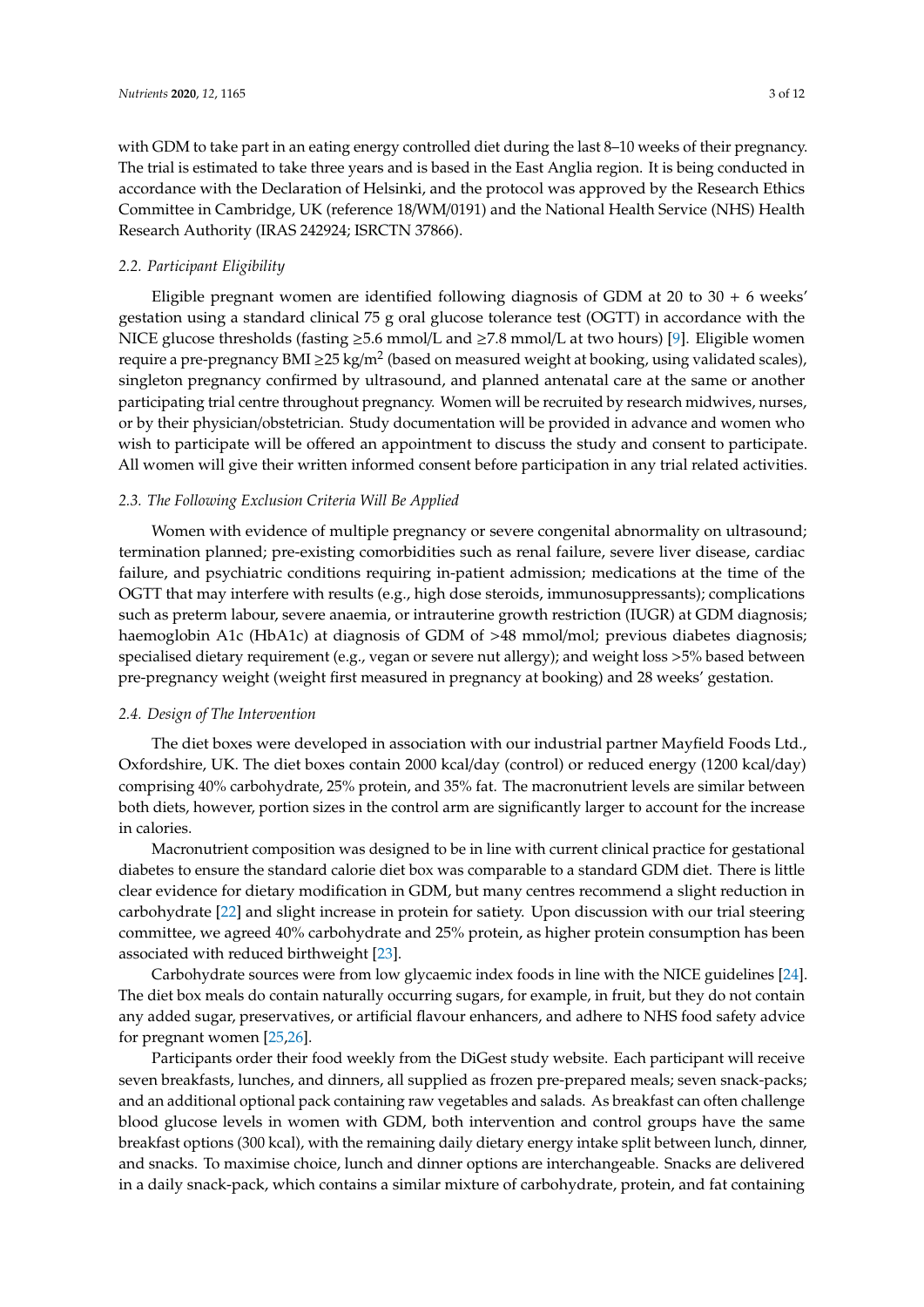foods. Altogether, participants are provided with 10 breakfast options, 22 lunch/dinner options, and 8 snack-packs (Table [1\)](#page-3-0). New menu items are added continuously and in response to feedback. There are sufficient options to cater for vegetarian and pescatarian women. Women are allowed to drink sugar-free, calorie-free drinks such as water, tea, or coffee with a teaspoon of milk, or sugar-free fizzy drinks. These are not provided in the diet box.

Lunch and dinner options contain 1–3 portions of vegetables per meal, and there are additional portions in the snack-pack and vegetable/salad packs. Initial reviews of the frozen meals, which were piloted on health care professionals (*n* = 16) and participants (*n* = 5), suggested that participants missed crunchy vegetables, and the vegetable pack was added to address this. Participants can choose between 4–9 portions of fruit and vegetables every day. Calcium requirements (1200 mg/day recommended by World Health Organisation (WHO) [\[27\]](#page-11-3) are met using leafy green vegetables such as rocket, spinach, kale, wholemeal flour, milk, yogurt, cheese and cream. We did not supply extra calcium as this is not widely recommended in the United Kingdom and carries some risks [\[28,](#page-11-4)[29\]](#page-11-5). However, many pregnant women also take multivitamins that contain a daily dose of 200–500 mg of calcium.

Feedback on the diet boxes will be received verbally from participants after the first diet box has been delivered. Women are also asked to complete a single questionnaire about the diet provided during the intervention. This feedback allows us to adjust the meal choices on offer, improve the diet box composition while still maintaining the macronutrient balance, and address any issues to ensure the diet boxes meet participants' expectations.

| Weekday                  | <b>Breakfast</b>                                                                                                                                       | Lunch                                            | Dinner                                               | <b>Snack Pack</b>                                                          |
|--------------------------|--------------------------------------------------------------------------------------------------------------------------------------------------------|--------------------------------------------------|------------------------------------------------------|----------------------------------------------------------------------------|
| Monday                   | Porridge with nuts<br>and jam                                                                                                                          | Chilli bean wrap                                 | Turkey roast                                         | Boiled egg, satsuma, small<br>cheese                                       |
| Tuesday                  | Cheese and ham<br>omelette with rosti                                                                                                                  | Mushroom<br>stroganoff with rice                 | Macaroni cheese<br>with kale                         | Apple, Belgian Chocolate<br>covered rice cake, spiced seeds                |
| Wednesday                | Breakfast roll                                                                                                                                         | Chicken schnitzel,<br>wedges, and green<br>beans | Venison sausage in<br>red wine sauce<br>with sprouts | Cottage cheese, Ryvita,<br>satsuma                                         |
| Thursday                 | Spiced omelette<br>with Sag Aloo                                                                                                                       | Seafood lasagne                                  | Beef madras with<br>rice                             | Peperami (mini), orange,<br>Belgian chocolate rice cake                    |
| Friday                   | Blueberry yogurt                                                                                                                                       | Edamame and feta<br>wrap                         | Salmon with lemon<br>Puy lentils                     | Peperami (mini), pear, spiced<br>seeds, popcorn                            |
| Saturday                 | Granola                                                                                                                                                | Spiced Moroccan<br>chicken wrap                  | Fish goujon,<br>wedges, and<br>minted peas           | Small cheese, apple,<br>Philadelphia snack light herbs,<br>and breadsticks |
| Sunday                   | Cheese and<br>mushroom<br>omelette                                                                                                                     | Thai red chicken<br>curry with rice              | Vegetarian bean<br>stew, rice, and<br>halloumi       | Satsuma, Belgian chocolate<br>covered rice cake, spiced seeds              |
| Weekly Veg/Salad<br>Pack | Contains a range of vegetables and salad options including carrots, broccoli, cauliflower, baby<br>tomatoes, cucumber, lettuce, celery, and red pepper |                                                  |                                                      |                                                                            |

<span id="page-3-0"></span>**Table 1.** Example food options for a week on the study. Each day will come with an additional snack-pack and there is also a salad/veg box provided if requested.

## *2.5. Baseline Measurements and Randomisation*

An outline of the protocol is detailed in Figure [1.](#page-4-0) Women who wish to participate and have given written informed consent are randomised before 30 + 6 weeks' gestation.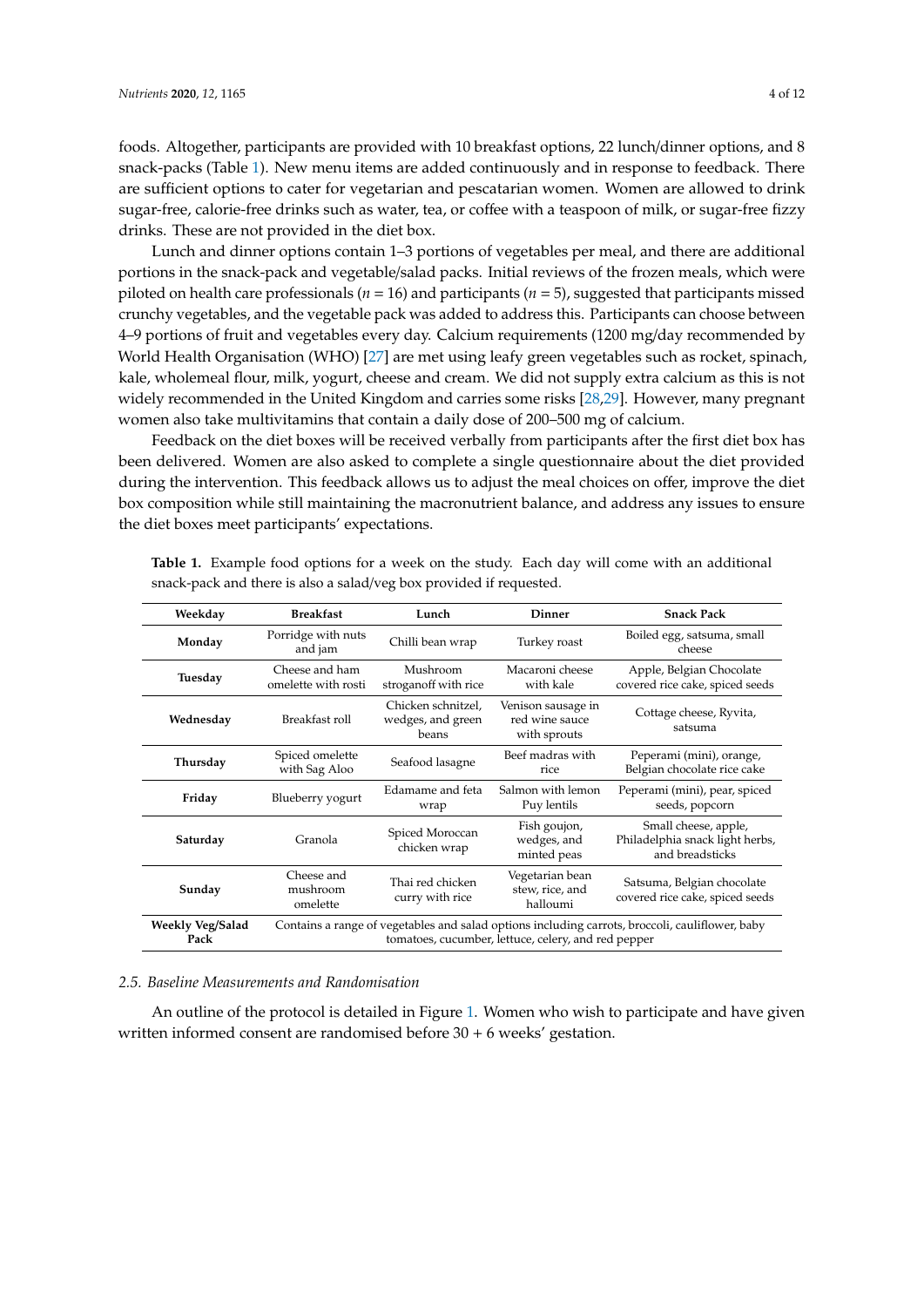<span id="page-4-0"></span>

**Figure 1.** DiGest (Dietary intervention in Gestational diabetes) protocol summary. Abbreviations: **Figure 1.** DiGest (Dietary intervention in Gestational diabetes) protocol summary. Abbreviations: OGTT, oral glucose tolerance test; GDM, gestational diabetes mellitus; ANC, antenatal clinic; CGM, continuous glucose monitoring; TFEQ–18, three factor eating questionnaire 18; EQ5DL, EuroQol 5 dimension dimension quality of life questionnaire; HbA1c, hemoglobin A1c; INTAKE24, dietary recall quality of life questionnaire; HbA1c, hemoglobin A1c; INTAKE24, dietary recall questionnaire over 24 h  $q_1$  , DXA, dual-energy  $\chi$  as a shoc mitigation stan scan; ADP–PEA, air displacement platforms scan; displacement plethysmography pea pod. period; DXA, dual-energy X-ray absorptiometry scan; ADP–PEA, air displacement plethysmography pea pod.

## 2.5.1. Clinical Measures 2.5.1. Clinical Measures

At recruitment, baseline blood pressure and anthropometric measurements (including weight, At recruitment, baseline blood pressure and anthropometric measurements (including weight, height, waist, mid upper arm circumference (MUAC) and neck circumferences, and skinfold height, waist, mid upper arm circumference (MUAC) and neck circumferences, and skinfold thickness  $t_{\text{ST}}^{(r)}$ ) will be assessed. Participants will be measured barefoot and in light clothing. Weight will (SFT)) will be assessed. Participants will be measured barefoot and in light clothing. Weight will be<br>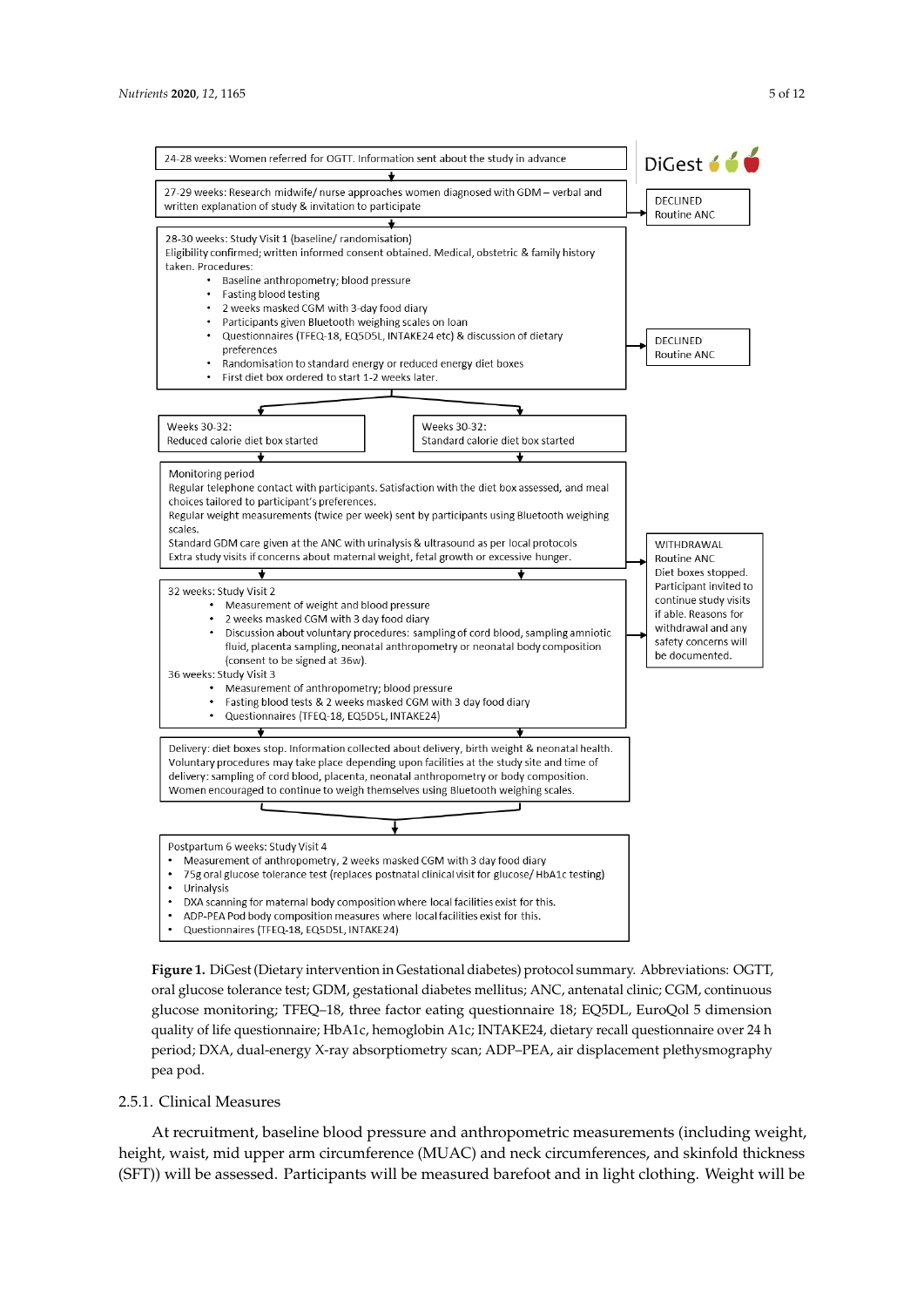recorded to the nearest 100 g using a calibrated electronic scale (Seca Hammer Steindamm). Height will be assessed to the nearest 0.1 cm with a calibrated wall-mounted stadiometer (SECA 286; Seca, Birmingham, UK). Body mass index (BMI; in kg/m<sup>2</sup>) will be calculated as weight divided by square height. The circumferences will be measured to the nearest 0.1 cm with a nonstretchable fiber-glass tape (Chasmors Ltd., London, UK). Waist circumference will be defined as the midpoint between the lowest rib margin and the iliac crest; MUAC as the mid-point between the tip of the shoulder and the tip of the elbow (olecranon process and the acromium); and the neck circumference as the midway of the neck, between the midcervical spine and midanterior neck. The SFT will be performed on the left side of the body from multiple sites, including triceps, biceps, suprailiac, and subscapular using a calibrated Harpenden skinfold caliper (Baty International, UK). Blood pressure will be taken once seated using a calibrated automatic oscillometric sphygmomanometer (Dinamap, machine) and systolic and diastolic blood pressure will be recorded. Measurements will be performed by trained research staff, following standard protocols. Quality control workshops will be set up during the trial, where study team members will conduct measurements alongside expert examiners to reinforce the importance of standardised procedures and to assess inter- and intra-observer errors.

#### 2.5.2. Laboratory Measures

Fasting blood will be taken by a nurse, research midwife, or trained phlebotomist at baseline, 36 weeks, and 6 weeks post-partum, processed within two hours, for laboratory analysis of markers of glucose metabolism (glucose, insulin, c-peptide, HbA1c), lipid profiles, and full blood count (if not already taken for clinical purposes). HbA1c is collected in an Ethylenediaminetetraacetic (EDTA) tube (Starstedt, Leicester, UK) and measured in local laboratories using a Tosoh High performance liquid chromatography (HPLC) analyser and aligned to the International Federation of Clinical Chemistry (IFCC) method. All laboratories participate in quality assurance and have acceptable performance. Serum and plasma form blood will be stored at −80 ◦C for future novel biomarkers of interest. Batch analysis of biomarkers will be performed by a centralized laboratory based at the Cambridge Biomedical Campus. A whole blood sample is collected in an EDTA tube (Starstedt, Leicester, UK) and stored at 4 ◦C for later DNA extraction. A lithium heparin tube (Starstedt, Leicester, UK) is used for insulin and C-peptide determination and is stored on ice immediately after withdrawal prior to centrifugation.

#### *2.6. Dietary Assessment and Compliance*

#### 2.6.1. Assessment of Normal Dietary/Energy Intake

Participants will be asked to complete questionnaires including the EuroQol Quality of life (EQ-5D-5L), three factor eating questionnaire 18 (TFEQ-18) [\[30\]](#page-11-6), and online multiple pass 24 h dietary recalls (using the "Intake24" programme) [\[31\]](#page-11-7). Validity of total energy intake reported by Intake24 was compared to total energy expenditure using doubly labelled water in 98 U.K. adults [\[31\]](#page-11-7); the correlations were 0.31 (one recall), 0.47 (two repeated recalls), and 0.39 (three repeated recalls), respectively.

## 2.6.2. Assessment of Adherence to the Diet Boxes

Women are asked to complete an Intake24 and a three-day food diary while wearing a masked continuous glucose monitor (CGM) for 7–10 days (Dexcom G6, San Diego USA), which is used for assessment of typical diet. Women are also asked to complete three-day food diaries at various points, while on the diet boxes, to assess adherence while wearing a CGM. Participants are asked to give specific details on all their food consumption including portion sizes and drinks. They are asked to ensure that one weekend day is included in this three-day monitoring period.

#### 2.6.3. Randomisation and Blinding

At the first visit, a unique participant number will be allocated by the recruitment team. Using the participant number, women will be randomly assigned to the energy restriction arm (1200 kcal/day) or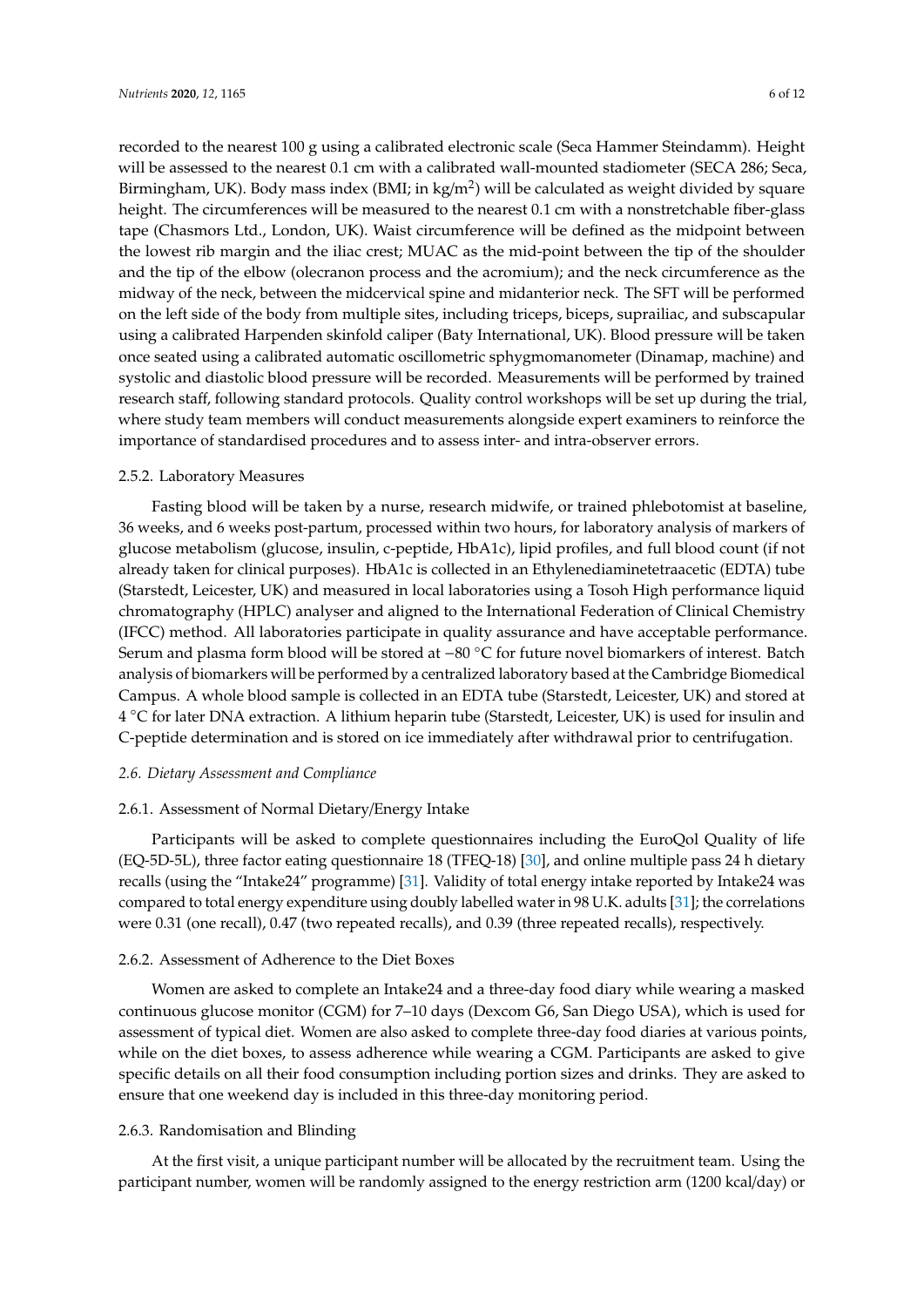the standard dietary arm (2000 kcal/day). This randomisation protocol was designed by a statistician based upon participant numbers and has been integrated within the online food ordering system. The allocation, therefore, is blinded from the participant, research team, and clinical teams, but is automatically available to the industrial partner for preparation of the diet box. This process is audited on a monthly basis to ensure the randomization is running smoothly for both arms of the study.

## 2.6.4. Monitoring Period

Participants are advised to weigh themselves twice weekly on standard Bluetooth scales, provided on loan from the study team, to ensure that any weight loss is gradual and stable. They will have regular contact with the research team, which will be documented. Women will attend their standard antenatal appointments in which they will have weight checks, urinalysis, and ultrasound growth scans. Standard GDM care will be offered by clinical teams according to the NICE guidelines [\[9\]](#page-10-3). In brief, women are given diet and lifestyle advice after diagnosis and receive a glucometer with instructions on self-monitoring blood glucose. Medication (metformin and / or insulin) will be offered to women with glucose levels persistently over NICE targets (5.3 mmol/L fasting and 7.8 mmol/L at one hour) in line with the NICE guidance. Doses are up-titrated to achieve improved glycaemic control. Clinical teams making treatment decisions are unaware of the participant's allocation [\[9\]](#page-10-3).

## *2.7. Intervention Visits*

Women are invited for a visit at 32 (visit 2) and 36 weeks (visit 3) gestation, using  $\pm 7$  days for each visit. During visits 2 and 3, participants will be weighed, have blood pressure taken, a CGM sensor inserted, and asked to complete a three-day food diary while wearing the concurrent CGM during the next 7–10 days. At visit 2, women will be offered participant information leaflets about voluntary procedures around the time of the birth, specifically placental biopsy, cord blood collection, and infant anthropometry measures to be taken at birth and six weeks postnatal. These procedures will be discussed again at visit 3, when specific consent for these additional voluntary procedures will be sought. Visit 3 will include completing all the questionnaires, maternal blood measures, and maternal anthropometry performed in visit 1.

Visit 4 will take place six weeks postpartum. To avoid inconvenience to participants, this visit replaces the standard postnatal glucose test offered to all women after GDM [\[9\]](#page-10-3). At this visit, participants will have their anthropometry measurements repeated as per baseline and body composition measured by dual-energy X-ray absorptiometry (DXA) scan (Hologic, Manchester, UK) at sites where this facility is available. A urine sample will be taken for microalbuminuria. Participants will be asked to complete the EuroQol EQ5D and TFEQ-18 and provide brief details about infant feeding choices. A final CGM sensor will be applied and worn for 7–10 days. Neonatal anthropometry and air displacement plethsmography (ADP)-PEA pod (Cosmed Ltd., Bicester, UK) body composition measurements (where available) will be undertaken at this visit (subject to specific additional written consent). Anthropometry will be performed by trained paediatric research nurses or research assistants, following standard procedures. These measurements will include weight, length, MUAC, waist and head circumferences, and skinfold thickness (SFT). Weight will be measured to the nearest 1 g using a Seca 757 electronic baby scale (Seca, Birmingham, UK). Length will be assessed to the nearest 0.1 cm using an Infantometer (Seca 416, Birmingham, UK). Skinfold thickness will be performed in triplicate at four sites (triceps, subscapular, flank, quadriceps) on the left side of the body using a calibrated Holtain Tanner/Whitehouse Skinfold Caliper (Holtain, Crymych, UK). From ADP-PEA pod, body composition information including body volume, body density, body surface area, total fat mass (FM), total fat-free mass (FFM), and percentage body fat (%BF) will be derived.

## *2.8. Study Outcomes*

There are two co-primary endpoints; maternal weight change between enrolment and 36 weeks' gestation and neonatal birthweight. Neonatal sex-appropriate SD scores (SDS) will be calculated for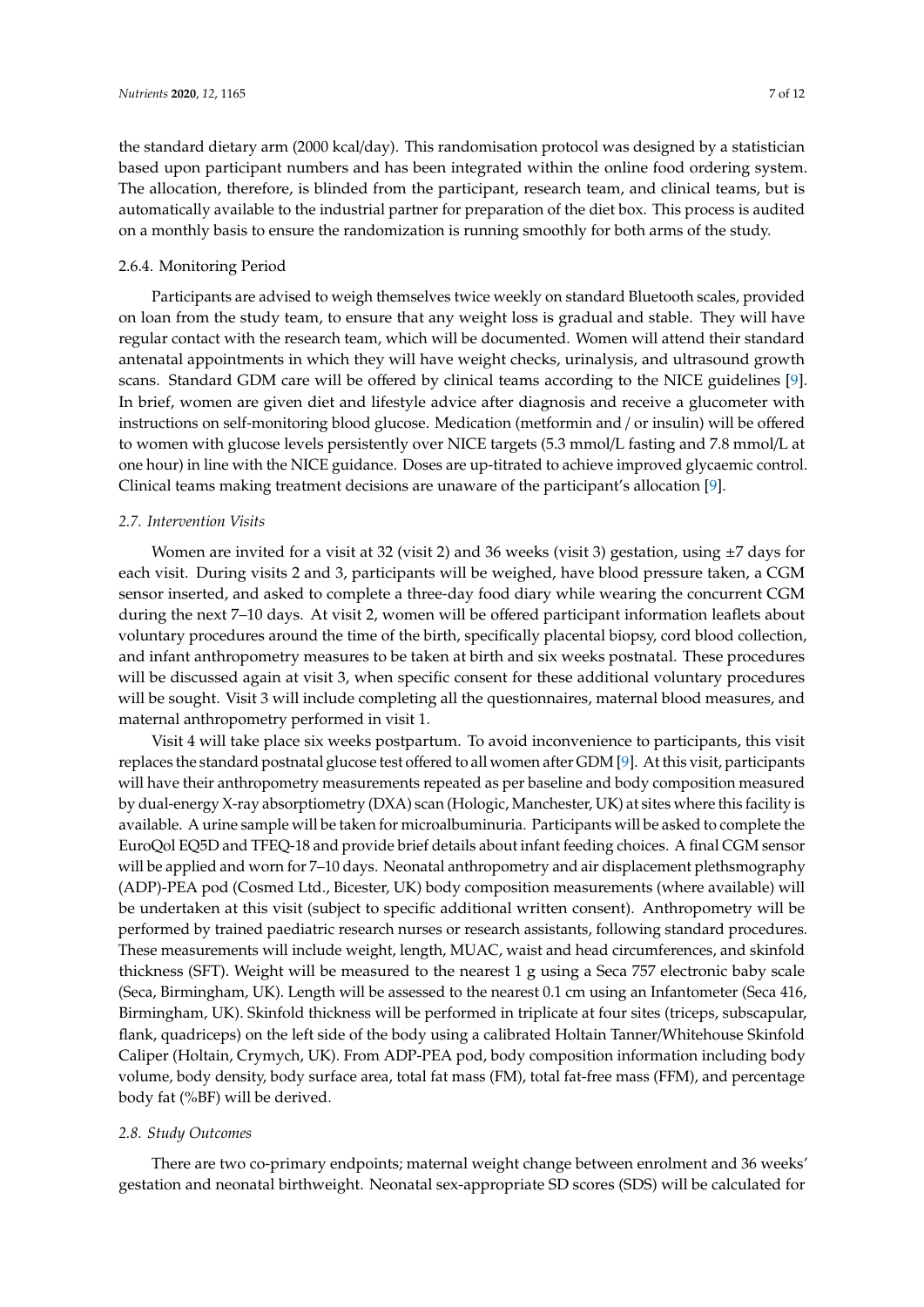weight and length measurements (with adjustments for gestational age at birth) using customised centiles (UK 1990 growth reference using LMS growth software LMSgrowth) [\[32\]](#page-11-8).

#### Secondary Outcomes are Categorised for the Neonate and the Mother as Follows

Neonatal: Gestational age at delivery, preterm delivery (<37 weeks), large/small-for-gestational age (using local, national, and international centiles and customised centiles), amniotic fluid glucose, cord blood C-peptide, admission to the neonatal intensive care unit (NICU), duration of admission to NICU, neonatal jaundice requiring phototherapy, Apgar scores, body composition and anthropometry, neonatal hypoglycaemia (defined as a capillary glucose <2.6 mmol/L on one or more occasions, within the first 48 h of life starting at least 30 min after birth, and necessitating treatment either with 40% glucose gel administered to the buccal mucosa and/or with intravenous dextrose), neonatal nasogastric feeding, and feeding type on discharge from hospital. Infant feeding choices and feeding history will also be examined at six weeks postpartum. Neonatal anthropometry; for each of the four skinfold thickness measurements, an internal standard deviation score (SDS) will be calculated, using residuals from a linear regression model, adjusting for infancy age, gestational age at birth, and sex. Mean skinfold thickness SDS will be used in analyses. Birth ponderal index will be calculated by dividing the infant's birthweight by its birth length cubed (kg/m $^3$ ). Secondary analysis for sex-appropriate SDS scores will also be assessed using different growth centiles such as GROW centiles [\[33\]](#page-11-9) and INTERGROWTH centiles [\[34\]](#page-11-10).

Maternal outcomes at 32 weeks, 36 weeks and postpartum: Maternal outcomes to be studied include maternal weight, BMI, glycaemia (CGM metrics as per the international consensus recommendations [\[35\]](#page-11-11), HbA1c), cardiometabolic health (blood pressure, lipids, fasting insulin, fasting glucose), maternal food choice and eating behaviour, quality of life, treatments administered for GDM, birth modality and complications, and postpartum glycaemia (measured by two-point OGTT and CGM).

## *2.9. Sample Size Justification*

Retrospective data assessing the effect of late gestational weight gain (GWG) upon pregnancy outcomes were used to inform the sample size calculation [\[36\]](#page-11-12). The following sample size examples are based upon alpha 0.05 and power 0.9.

In the retrospective study, women had a standard deviation of 2 kg for late GWG and <3 kg for total GWG. Allowing for a standard deviation of 3 kg and a 1 kg difference between groups, 190 women per group will be required to give 90% power for the primary maternal endpoint.

The neonatal primary endpoint will be standardised birthweight. Recruitment of 175 women per group will give 90% power for identification of a 0.3 sd difference in standardised birthweight. As the standard deviation for birthweight was 508 g, this broadly equates to a difference in birthweight of 150 g.

A study size of 500 participants will provide sufficient statistical power and will allow for a 20–25% withdrawal rate. This sample size will also give sufficient power to detect secondary outcomes:

- To identify an increase in LGA (odds ratio (OR) 2.25 at 80% power).
- To identify a difference in maternal glycaemia at 36 weeks, for example, differences in mean CGM glucose (0.3 mmol/L difference), time in target (8% difference in time in target (3.5–7.8 mmol/L; >100 min per day), which has been associated with clinically relevant differences in neonatal outcomes) [\[8\]](#page-10-2).
- To identify a 0.7 mmol/L difference in maternal postnatal two-hour OGTT glucose.

Several secondary analyses will be performed. A per protocol analysis will be performed in participants with >80% compliance and at least four weeks' exposure to the intervention. Data will be used in a qualitative way to assess predictors for withdrawal or poor compliance. Consent will also be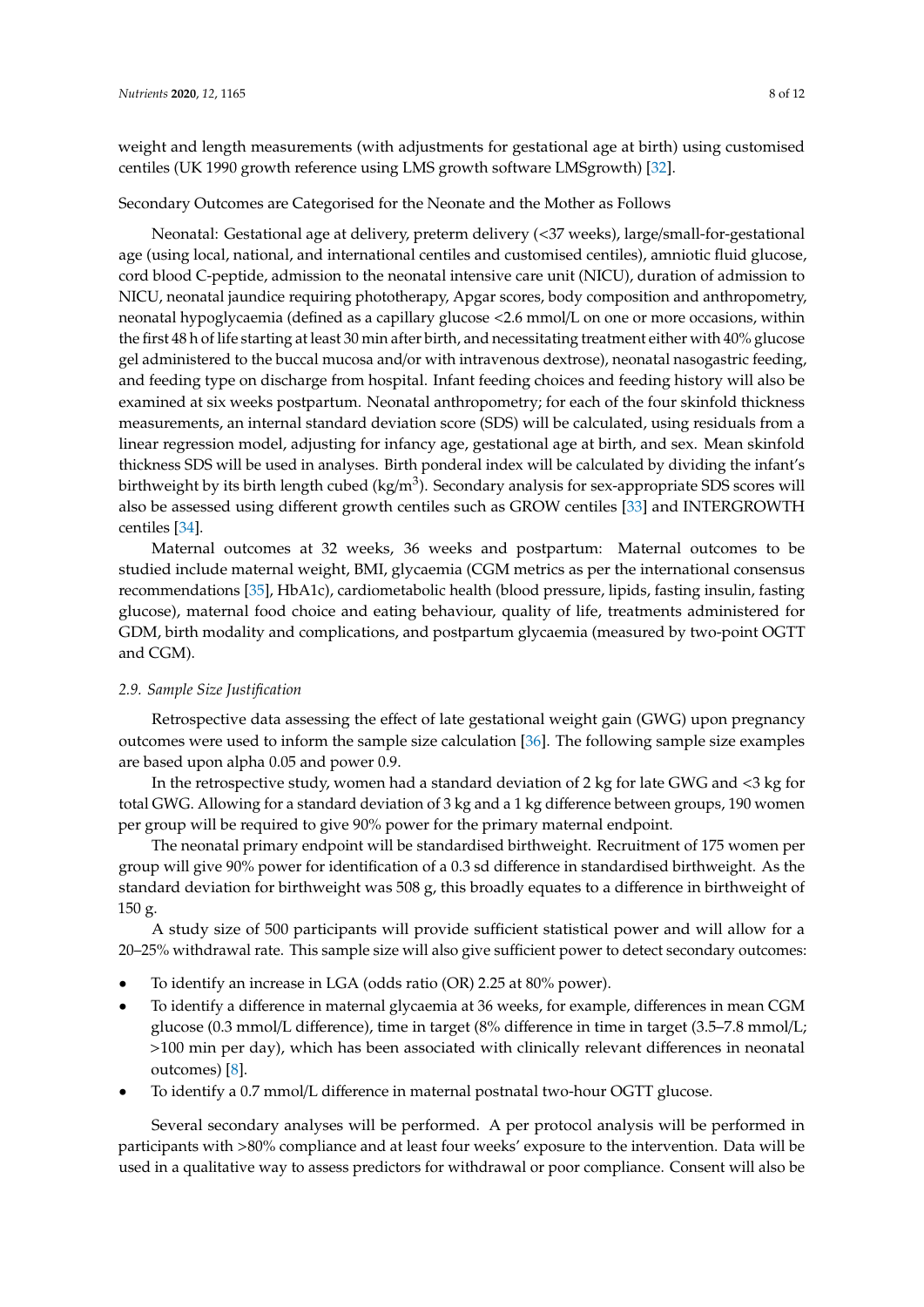taken to collect and analyse outcomes for women who withdraw from the study, to allow assessment of reasons for withdrawal and their bearing upon outcomes.

#### *2.10. Statistical Analysis*

An intention to treat analysis of the co-primary outcomes will be based on t-tests between trial arms and linear regression models with adjustment for baseline variables and the stratification variable of study centre using a fixed effects model. In addition, the model for maternal gestational weight change will be adjusted for baseline weight as an explanatory variable. The potential role of other explanatory variables such as pre-pregnancy BMI or information from the questionnaires will be investigated in sensitivity analyses. Secondary outcomes will be examined through regression analyses (linear or logistic) appropriate for the type of outcome being considered. A further secondary analysis will be performed to assess if main results are altered with addition of early GWG to the regression model. Safety analyses will be performed to assess any quantitative difference in effects, rates of small-for-gestational-age (SGA)/IUGR, stillbirth, neonatal hypoglycaemia, and admission to NICU.

#### **3. Discussion**

This protocol describes a novel free-living fully controlled dietary energy restriction trial in pregnant women with GDM to assess the effect on maternal weight gain and neonatal birthweight. Using diet boxes to provide all meals and snacks to participants in both arms of the trial facilitates blinding and randomisation, in order to control dietary energy intake insofar as possible. It also ensures that dietary intake is in line with guidelines for a safe and healthy diet during pregnancy.

The objective of this study is to assess the impact of maternal dietary energy restriction on maternal and neonate outcomes. Previous attempts to define clear targets for gestational weight gain in women with GDM have been hindered by two main concerns: firstly, that calorie restriction in pregnancy may be harmful, and secondly, that intervening after 28 weeks is too late. Data from the Dutch Famine Winter cohort have demonstrated that women exposed to severe calorie restriction during pregnancy (<500–800 kcal/day) have infants of lower birth weight who are at higher risk of SGA and IUGR [\[37\]](#page-11-13). However, in clinical and research populations with more modest energy restriction, there has been no evidence of harmful effects. For example, women with hyperemesis gravidarum give birth to infants with no evidence of growth restriction [\[38\]](#page-11-14). Studies of modest energy restriction in GDM have demonstrated no adverse effects [\[20](#page-10-13)[,21\]](#page-10-14), with SGA rates comparable to the baseline population [\[20](#page-10-13)[,21\]](#page-10-14). A recent study demonstrated that a reduced energy diet in pregnant women with GDM is acceptable to patients and associated with a good quality of life [\[39\]](#page-11-15). Hodson and colleagues assessed the effects of a low calorie diet in 16 women with GDM on liver triacylglycerol content [\[39\]](#page-11-15). Women were recruited at 21–34 weeks' gestation and followed a four-week diet supplying 1200 kcal/day (50% carbohydrate, 25% protein, 25% fat). The diet was well tolerated and women lost a mean of  $0.4 \pm 0.4$  kg per week during the four-week intervention. The study was not randomised and did not aim primarily to assess pregnancy outcomes [\[39\]](#page-11-15). This study also demonstrated that calorie restriction in pregnancy is achievable in women with GDM and was well tolerated. The study used a research dietician to give one-to-one support to each participant using a meal plan. Although this was very successful, this delivery mode for the intervention placed a high burden on participants and required substantial staff resources.

Interventions to change the overall energy intake of the diet in free-living conditions are challenging, with many studies having design limitations that reduce the validity of the results (reviewed in [\[40\]](#page-11-16)). For example, randomisation and blinding in free-living trials is challenging and often not performed. Nutritional studies may be entirely self-reported and portion sizes cannot be controlled [\[41](#page-11-17)[,42\]](#page-11-18). The diet boxes may support participants in following the prescribed diet by providing all the meals and snacks in an easy to follow format. The portions are controlled and all the nutrition required for a safe and healthy diet during pregnancy is provided.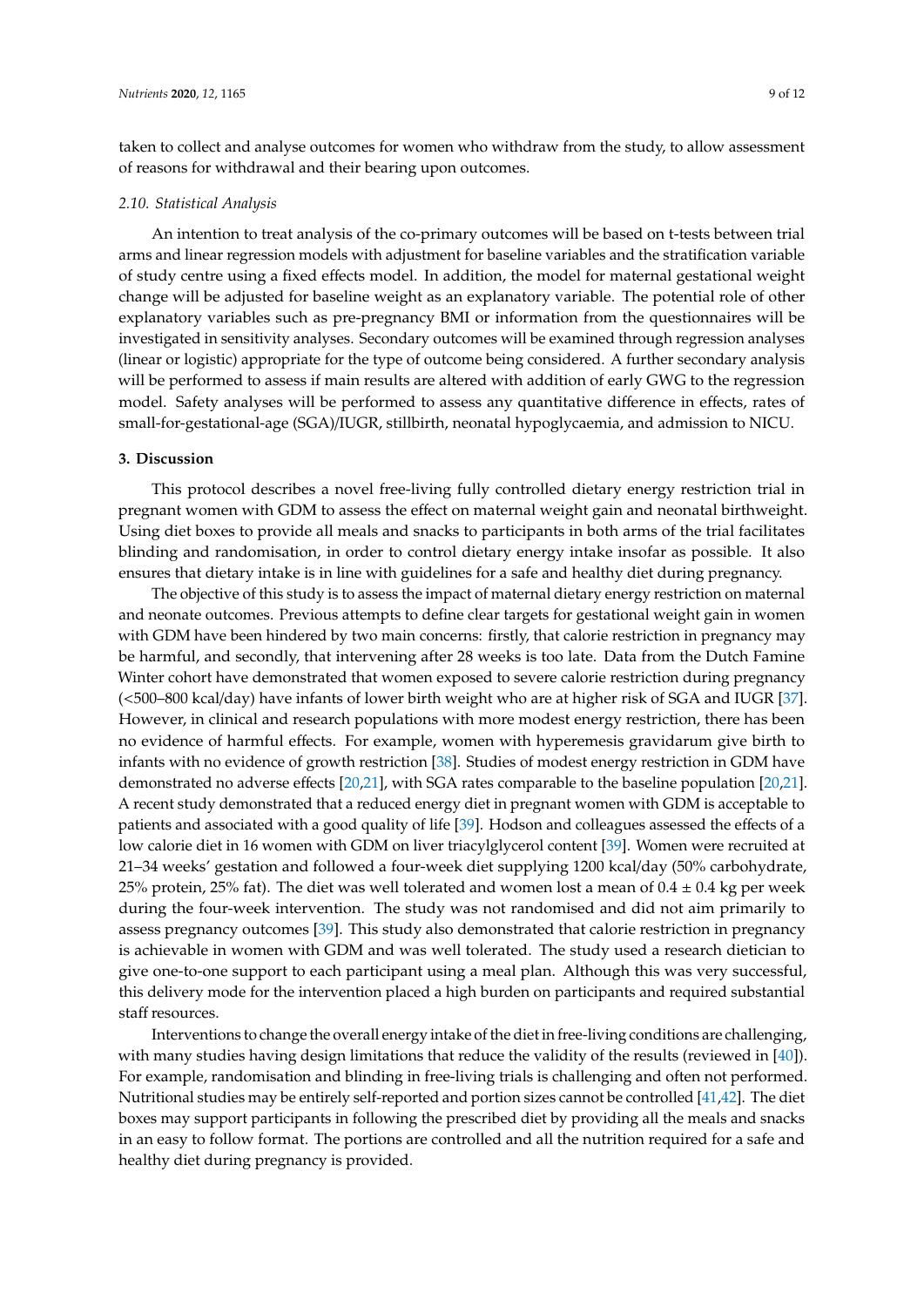Controlling gestational weight gain after 28 weeks may only give a relatively short time for intervening, but previous work has suggested that this still could have beneficial effects upon pregnancy outcomes [\[21\]](#page-10-14). Although there are no long term data about dietary interventions after 28 weeks, overall, gestational weight gain has an impact upon women's weight for up to 15 years after the pregnancy [\[16\]](#page-10-10). There are several studies that support the potential benefits of controlling gestational weight gain after a diagnosis of GDM, and that address the issues of safety and timescales. We recently completed a retrospective study of 547 women with GDM [\[36\]](#page-11-12). Overall total gestational weight gain (0–36 weeks) was associated with increased rates of LGA, caesarean section, and reduced rates of vaginal deliveries. Late GWG was also associated with postpartum glucose homeostasis with a positive association with two-hour OGTT glucose concentration on the postpartum OGTT, raising the possibility that controlling GWG for a short 8–10 week period could lead to longer-term beneficial effects upon glucose tolerance and diabetes incidence [\[36\]](#page-11-12).

DiGest is a randomised controlled blinded trial assessing whether an energy restricted diet in pregnant women with GDM can improve pregnancy outcomes for mother and child. Although the current evidence base suggests that controlling pregnancy-related weight gain can improve health outcomes, much of the traditional advice given to women in pregnancy today with growing rates of overweight and obesity is inappropriate. The common myth of 'eating for two' may be particularly detrimental for women with GDM.

**Author Contributions:** C.L.M. and H.R.M. contributed to all aspects relating to the conceptualisation, design, and methodology of this study. C.L.M. has overall responsibility for the study. Wring of the original manuscript was performed by L.C.K. and C.L.M., and reviewing and editing was conducted by L.C.K., H.R.M., E.D.L.R., K.L.R., L.M.O.G., D.H., R.T., and C.L.M., L.C.K., H.R.M., E.D.L.R., K.L.R., L.M.O.G., D.H., R.T., and C.L.M. were involved in methodology and implementation different aspects of the overall study protocol. Funding acquisition for this study was obtained by C.L.M. All authors have read and agreed to the published version of the manuscript.

**Funding:** This research was funded by Diabetes UK (17/0005712; ISRCTN number 90795724).

**Acknowledgments:** This paper presents a study protocol for a clinical research trial that was funded by Diabetes UK (17/0005712; ISRCTN number 90795724). We thank the National Institute of Health Research (NIHR) Clinical Research Network (CRN Eastern) for supporting research midwives at study sites who are involved in performing this research study. We are grateful to funding to E.R.L., K.R., and L.O.G., who are supported by the NIHR Cambridge Biomedical Research Centre (IS-BRC-1215-20014). We are grateful for support from the NIHR Cambridge Clinical Research Facility and Wellcome Trust-MRC Institute of Metabolic Science Translational Research Facility on the Cambridge Biomedical Campus. We are grateful to Dexcom who have supplied G6 equipment and sensors at reduced cost to support the DiGest study.

**Conflicts of Interest:** The authors declare no conflict of interest.

#### **References**

- <span id="page-9-0"></span>1. Diabetes in Pregnancy. Available online: https://[www.nice.org.uk](https://www.nice.org.uk/guidance/qs109/chapter/Introduction)/guidance/qs109/chapter/Introduction (accessed on 1 March 2020).
- <span id="page-9-1"></span>2. Albareda, M.; Caballero, A.; Badell, G.; Piquer, S.; Ortiz, A.; de Leiva, A.; Corcoy, R. Diabetes and abnormal glucose tolerance in women with previous gestational diabetes. *Diabetes Care* **2003**, *26*, 1199–1205. [\[CrossRef\]](http://dx.doi.org/10.2337/diacare.26.4.1199)
- <span id="page-9-3"></span>3. Brunner, S.; Stecher, L.; Ziebarth, S.; Nehring, I.; Rifas-Shiman, S.L.; Sommer, C.; Hauner, H.; von Kries, R. Excessive gestational weight gain prior to glucose screening and the risk of gestational diabetes: A meta-analysis. *Diabetologia* **2015**, *58*, 2229–2237. [\[CrossRef\]](http://dx.doi.org/10.1007/s00125-015-3686-5)
- 4. Chu, S.Y.; Callaghan, W.M.; Kim, S.Y.; Schmid, C.H.; Lau, J.; England, L.J.; Dietz, P.M. Maternal obesity and risk of gestational diabetes mellitus. *Diabetes Care* **2007**, *30*, 2070–2076. [\[CrossRef\]](http://dx.doi.org/10.2337/dc06-2559a) [\[PubMed\]](http://www.ncbi.nlm.nih.gov/pubmed/17416786)
- <span id="page-9-2"></span>5. Metzger, B.E.; Contreras, M.; Sacks, D.A.; Watson, W.; Dooley, S.L.; Foderaro, M.; Niznik, C.; Bjaloncik, J.; Catalano, P.M.; Dierker, L.; et al. Hyperglycemia and adverse pregnancy outcomes. *N. Engl. J. Med.* **2008**, *358*, 1991–2002. [\[PubMed\]](http://www.ncbi.nlm.nih.gov/pubmed/18463375)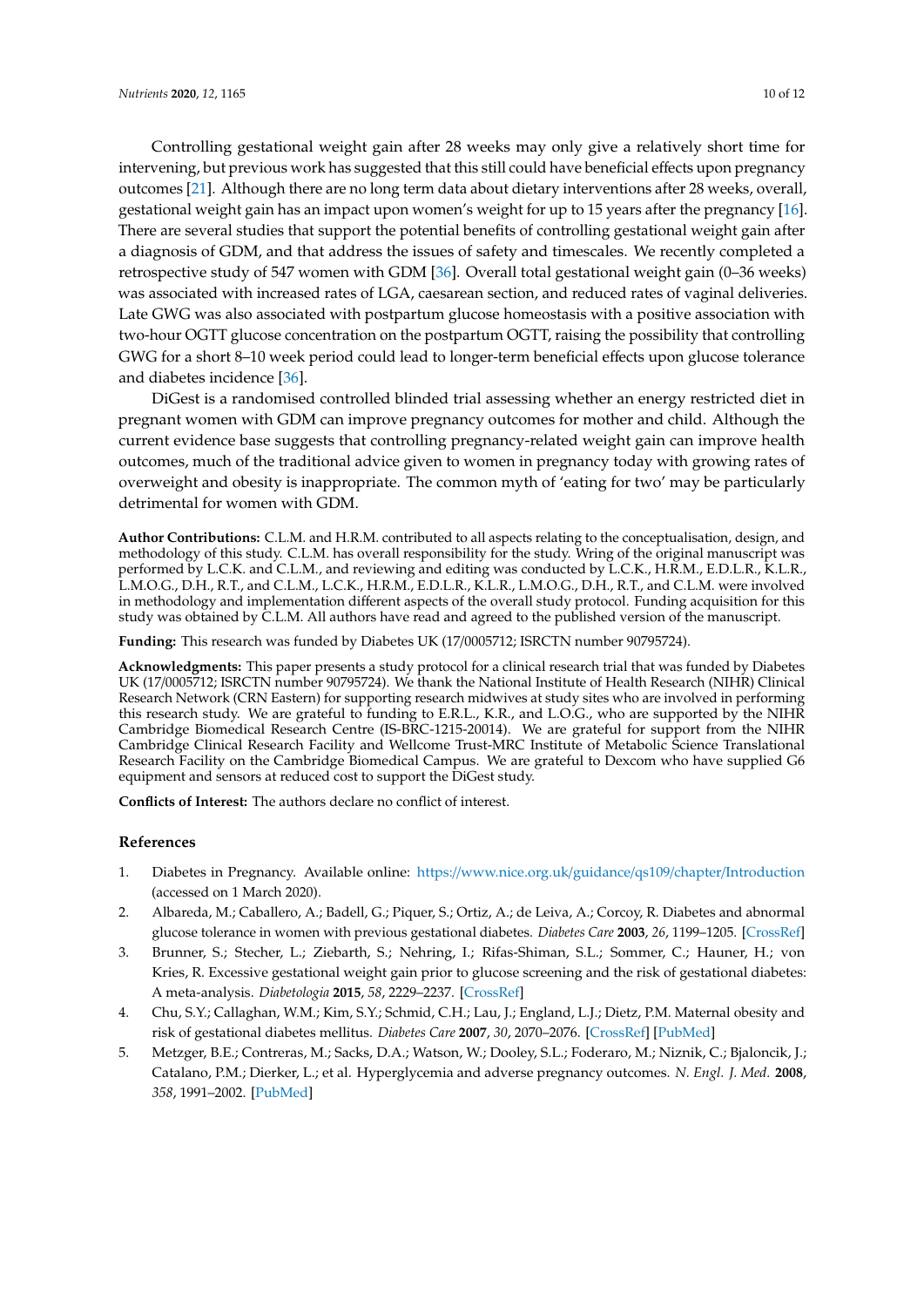- <span id="page-10-0"></span>6. Institute of Medicine (US) and National Research Council (US) Committee to Reexamine Institute of Medicine Pregnancy Weight Guidelines. National Research Council Committee to Reexamine, the National Academies Collection: Reports funded by National Institutes of Health. In *Weight Gain during Pregnancy: Reexamining the Guidelines*; Rasmussen, K.M., Yaktine, A.L., Eds.; National Academies Press (US), National Academy of Sciences: Washington, DC, USA, 2009.
- <span id="page-10-1"></span>7. Harper, L.M.; Tita, A.; Biggio, J.R. The institute of medicine guidelines for gestational weight gain after a diagnosis of gestational diabetes and pregnancy outcomes. *Am. J. Perinatol.* **2015**, *32*, 239–246. [\[PubMed\]](http://www.ncbi.nlm.nih.gov/pubmed/24971568)
- <span id="page-10-2"></span>8. Feig, D.S.; Palda, V.A. Type 2 diabetes in pregnancy: A growing concern. *Lancet* **2002**, *359*, 1690–1692. [\[CrossRef\]](http://dx.doi.org/10.1016/S0140-6736(02)08599-9)
- <span id="page-10-3"></span>9. NICE. *Diabetes in Pregnancy: Management from Preconception to the Postnatal Period*; National Institute of Clinical Excellence (NICE) guideline NG32015: London, UK, 2015.
- <span id="page-10-4"></span>10. Macdonald-Wallis, C.; Tilling, K.; Fraser, A.; Nelson, S.M.; Lawlor, D.A. Gestational weight gain as a risk factor for hypertensive disorders of pregnancy. *Am. J. Obstet. Gynecol.* **2013**, *209*, 327.e1–327.e17. [\[CrossRef\]](http://dx.doi.org/10.1016/j.ajog.2013.05.042)
- <span id="page-10-5"></span>11. Black, M.H.; Sacks, D.A.; Xiang, A.H.; Lawrence, J.M. The relative contribution of prepregnancy overweight and obesity, gestational weight gain, and IADPSG-defined gestational diabetes mellitus to fetal overgrowth. *Diabetes Care* **2013**, *36*, 56–62. [\[CrossRef\]](http://dx.doi.org/10.2337/dc12-0741)
- <span id="page-10-6"></span>12. Alberico, S.; Montico, M.; Barresi, V.; Monasta, L.; Businelli, C.; Soini, V.; Erenbourg, A.; Ronfani, L.; Maso, G. The role of gestational diabetes, pre-pregnancy body mass index and gestational weight gain on the risk of newborn macrosomia: Results from a prospective multicentre study. *BMC Pregnancy Childbirth* **2014**, *14*, 23. [\[CrossRef\]](http://dx.doi.org/10.1186/1471-2393-14-23)
- <span id="page-10-7"></span>13. Hartley, E.; McPhie, S.; Skouteris, H.; Fuller-Tyszkiewicz, M.; Hill, B. Psychosocial risk factors for excessive gestational weight gain: A systematic review. *Women Birth* **2015**, *28*, e99–e109. [\[CrossRef\]](http://dx.doi.org/10.1016/j.wombi.2015.04.004)
- <span id="page-10-8"></span>14. Bodnar, L.M.; Siminerio, L.L.; Himes, K.P.; Hutcheon, J.A.; Lash, T.L.; Parisi, S.M.; Abrams, B. Maternal obesity and gestational weight gain are risk factors for infant death. *Obes. (Silver Spring)* **2016**, *24*, 490–498. [\[CrossRef\]](http://dx.doi.org/10.1002/oby.21335)
- <span id="page-10-9"></span>15. Liu, H.; Zhang, C.; Zhang, S.; Wang, L.; Leng, J.; Liu, D.; Fang, H.; Li, W.; Yu, Z.; Yang, X.; et al. Prepregnancy body mass index and weight change on postpartum diabetes risk among gestational diabetes women. *Obes. (Silver Spring)* **2014**, *22*, 1560–1567. [\[CrossRef\]](http://dx.doi.org/10.1002/oby.20722)
- <span id="page-10-10"></span>16. Nehring, I.; Schmoll, S.; Beyerlein, A.; Hauner, H.; von Kries, R. Gestational weight gain and long-term postpartum weight retention: A meta-analysis. *Am. J. Clin. Nutr.* **2011**, *94*, 1225–1231. [\[CrossRef\]](http://dx.doi.org/10.3945/ajcn.111.015289)
- <span id="page-10-11"></span>17. Fraser, A.; Nelson, S.M.; Macdonald-Wallis, C.; Sattar, N.; Lawlor, D.A. Hypertensive disorders of pregnancy and cardiometabolic health in adolescent offspring. *Hypertension* **2013**, *62*, 614–620. [\[CrossRef\]](http://dx.doi.org/10.1161/HYPERTENSIONAHA.113.01513) [\[PubMed\]](http://www.ncbi.nlm.nih.gov/pubmed/23918754)
- 18. Karachaliou, M.; Georgiou, V.; Roumeliotaki, T.; Chalkiadaki, G.; Daraki, V.; Koinaki, S.; Dermitzaki, E.; Sarri, K.; Vassilaki, M.; Kogevinas, M.; et al. Association of trimester-specific gestational weight gain with fetal growth, offspring obesity, and cardiometabolic traits in early childhood. *Am. J. Obstet. Gynecol.* **2015**, *212*, 502.e1–502.e14. [\[CrossRef\]](http://dx.doi.org/10.1016/j.ajog.2014.12.038) [\[PubMed\]](http://www.ncbi.nlm.nih.gov/pubmed/25557209)
- <span id="page-10-12"></span>19. Walter, J.R.; Perng, W.; Kleinman, K.P.; Rifas-Shiman, S.L.; Rich-Edwards, J.W.; Oken, E. Associations of trimester-specific gestational weight gain with maternal adiposity and systolic blood pressure at 3 and 7 years postpartum. *Am. J. Obstet. Gynecol.* **2015**, *212*, 499.e1–499.e12. [\[CrossRef\]](http://dx.doi.org/10.1016/j.ajog.2014.11.012) [\[PubMed\]](http://www.ncbi.nlm.nih.gov/pubmed/25446696)
- <span id="page-10-13"></span>20. Catalano, P.M.; Mele, L.; Landon, M.B.; Ramin, S.M.; Reddy, U.M.; Casey, B.; Wapner, R.J.; Varner, M.W.; Rouse, D.J.; Thorp, J.M., Jr.; et al. Inadequate weight gain in overweight and obese pregnant women: What is the effect on fetal growth? *Am. J. Obstet. Gynecol.* **2014**, *211*, 137.e1–137.e7. [\[CrossRef\]](http://dx.doi.org/10.1016/j.ajog.2014.02.004) [\[PubMed\]](http://www.ncbi.nlm.nih.gov/pubmed/24530820)
- <span id="page-10-14"></span>21. Yee, L.M.; Cheng, Y.W.; Inturrisi, M.; Caughey, A.B. Gestational weight loss and perinatal outcomes in overweight and obese women subsequent to diagnosis of gestational diabetes mellitus. *Obes. (Silver Spring)* **2013**, *21*, E770–E774. [\[CrossRef\]](http://dx.doi.org/10.1002/oby.20490)
- <span id="page-10-15"></span>22. Yamamoto, J.M.; Kellett, J.E.; Balsells, M.; García-Patterson, A.; Hadar, E.; Solà, I.; Gich, I.; van der Beek, E.M.; Castañeda-Gutiérrez, E.; Heinonen, S.; et al. Gestational Diabetes Mellitus and Diet: A Systematic Review and Meta-analysis of Randomized Controlled Trials Examining the Impact of Modified Dietary Interventions on Maternal Glucose Control and Neonatal Birth Weight. *Diabetes Care* **2018**, *41*, 1346–1361. [\[CrossRef\]](http://dx.doi.org/10.2337/dc18-0102)
- <span id="page-10-16"></span>23. Andreasyan, K.; Ponsonby, A.L.; Dwyer, T.; Morley, R.; Riley, M.; Dear, K.; Cochrane, J. Higher Maternal Dietary Protein Intake in Late Pregnancy Is Associated with a Lower Infant Ponderal Index at Birth. *Eur. J. Clin. Nutr.* **2007**, *61*, 498–508. [\[CrossRef\]](http://dx.doi.org/10.1038/sj.ejcn.1602552)